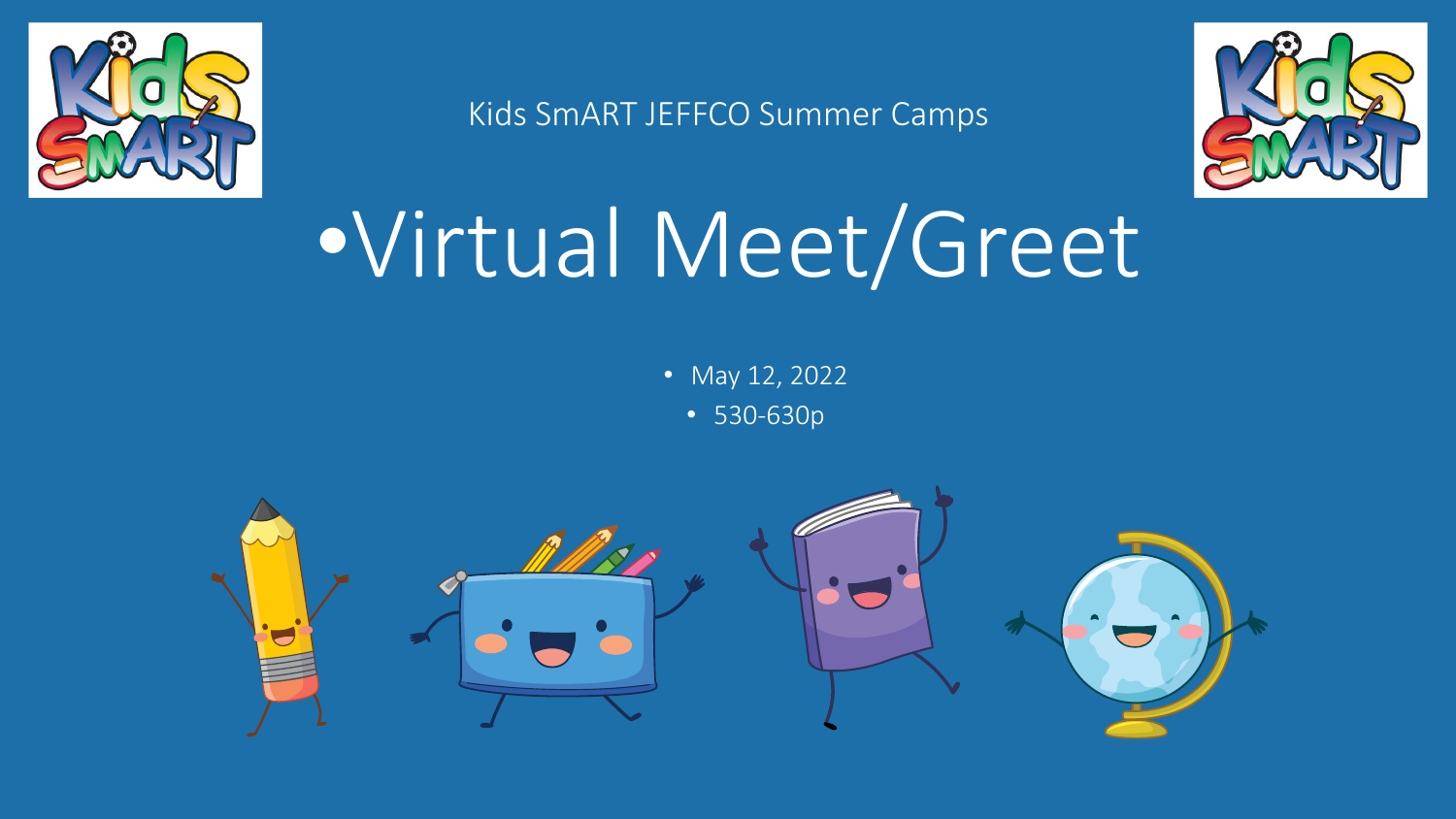### Welcome Parents!

- Goals of tonight's Meet/Greet
	- o To help families understand the general logistics and structure of our camp
	- o Make sure children come to camp prepared and ready for fun
	- o Clarify the process and requirements of scheduling and payments
	- o To ensure comfort and understanding by parents/guardians and children so we can all have a great time this summer!
	- **\*Virtual introduction of staff will occur after initial presentation, before question/answer portion.**

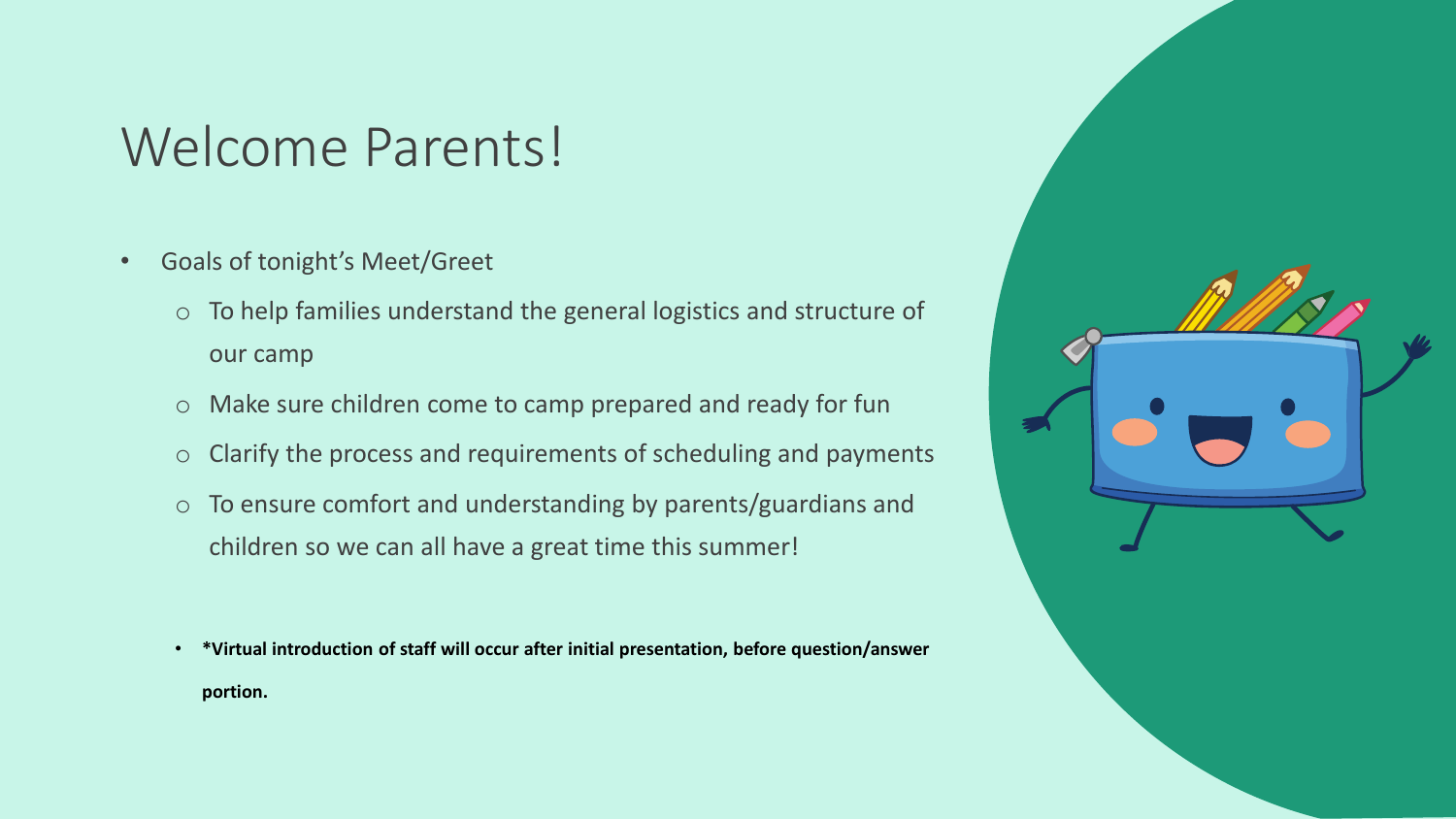

## General camp Overview

- Camp is open 630a-6p Mon-Fri
	- No drop-offs prior to 6:30a
	- late fee of \$1/min/child assessed for pickups after 6pm
- Jeffco camps start Tuesday, May 31 and run through August 11
	- \*All Camps Closed 7/4
- Denison camp starts Tuesday, June 7 and runs through August 11
	- $*$  Camp closed 7/4

| <b>Denison Camp:</b><br>(text is best) |                                          | <b>Lumberg Camp:</b><br>(text is best) |                                           |  |
|----------------------------------------|------------------------------------------|----------------------------------------|-------------------------------------------|--|
| 720-309-8462                           | <b>Patterson Camp:</b><br>(text is best) | 720-545-3219                           | <b>Rose Stein Camp:</b><br>(text is best) |  |
|                                        | 720-357-6213                             |                                        | 720-309-8476                              |  |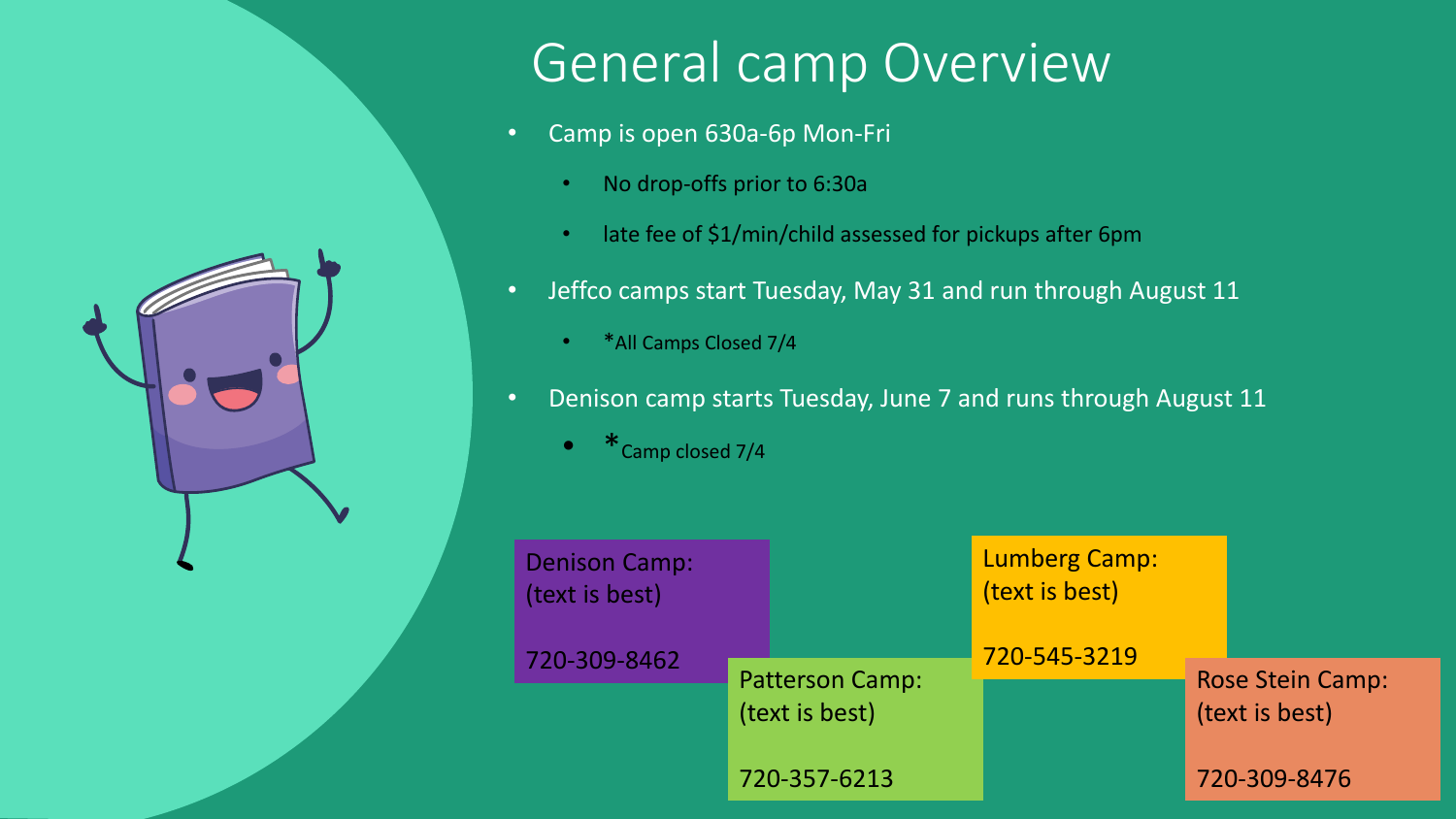## Drop-Off/Pick-up

- Parents/Guardians MUST come in to drop off/pick up their children- PIN numbers will be set up if you don't already have one.
- Knock LOUDLY, or ring bell. Be patient while we come let you in.
- All family members must be approved to pick-up and have their own PIN for check-out.
- CCAP families must also check their children in/out on ATS laptop.
- Make sure you check the parent table for updated camp information! Parents are responsible for knowing the activities and field trips based on this information.



Rose Stein \*Entrance is on North side of building, by playground

#### Lumberg \*Entrance is on West side of building, park in lot by JHS

Denison \*Entrance is on NW corner into library, by ECE playground

Patterson \*Entrance is on North West side of building, by playground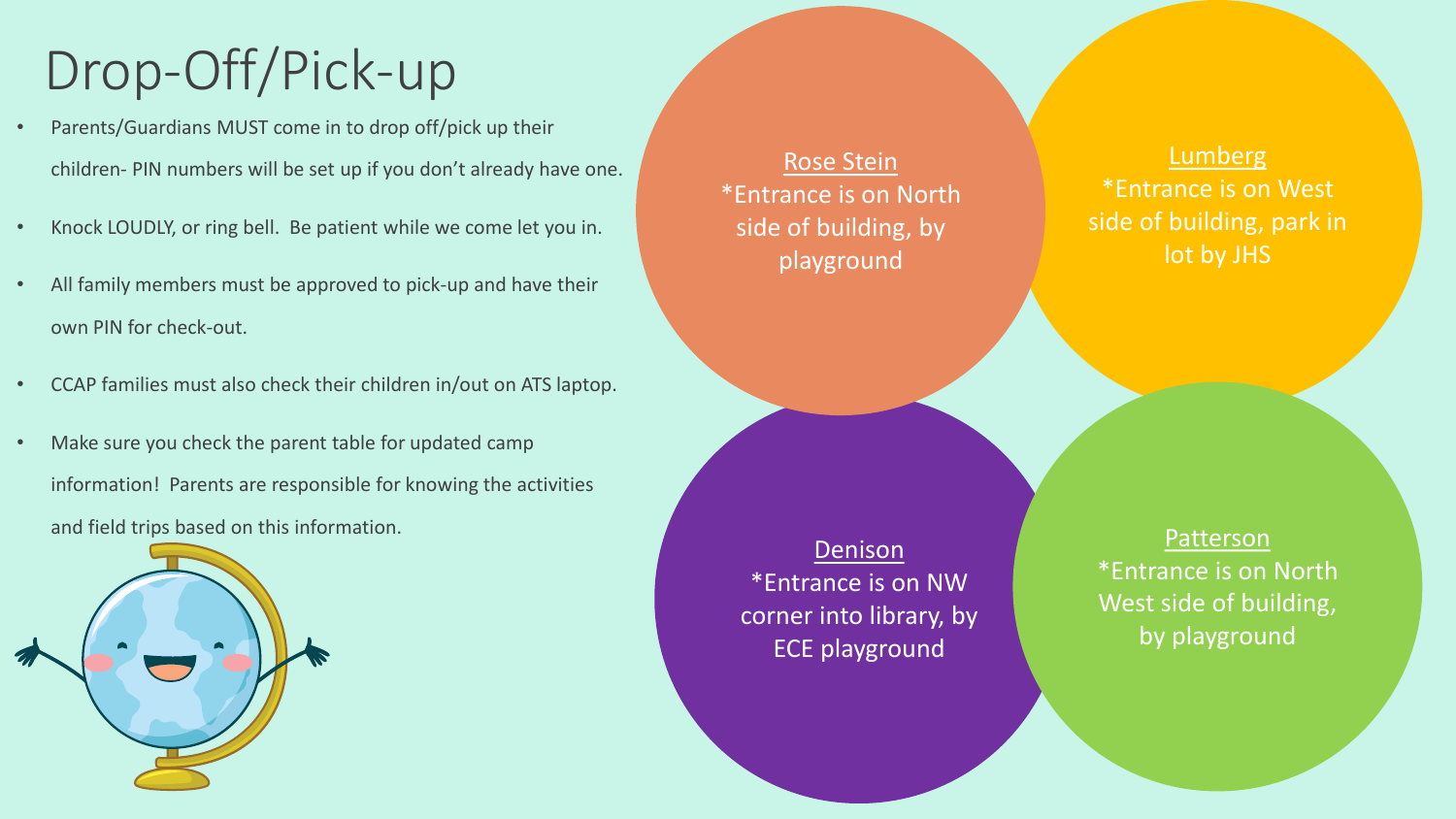# 666666666666666666



# Weekly Activity Structure



#### Mondays: Swim Days!

 $\widetilde{\heartsuit}$ 

- Field trip to local pool
- Check times on weekly flyerdon't be late!
- Send children IN their suits, with change of clothes
- Remember SUNSCREEN and towel
- Goggles and life jackets only

 $(\begin{pmatrix} 0 & 0 \\ 0 & 0 \end{pmatrix})$ Thursdays: In House/Theme Day!

• Extra fun activities including an edible craft! Tuesdays: Bike Day!

 $\mathcal{S}_{\text{O}}^{\text{c}}$ 

- NON motorized wheels
- Must have helmet and other safety gear
- Sharing of gear will not be allowed

\*Review Site specific Activity calendar for more Information





- 
- District Bus, Kids SmART van, or walking
- don't be late!
- Sign permission form to allow us



- The field trip comes to us!
- Times will be listed on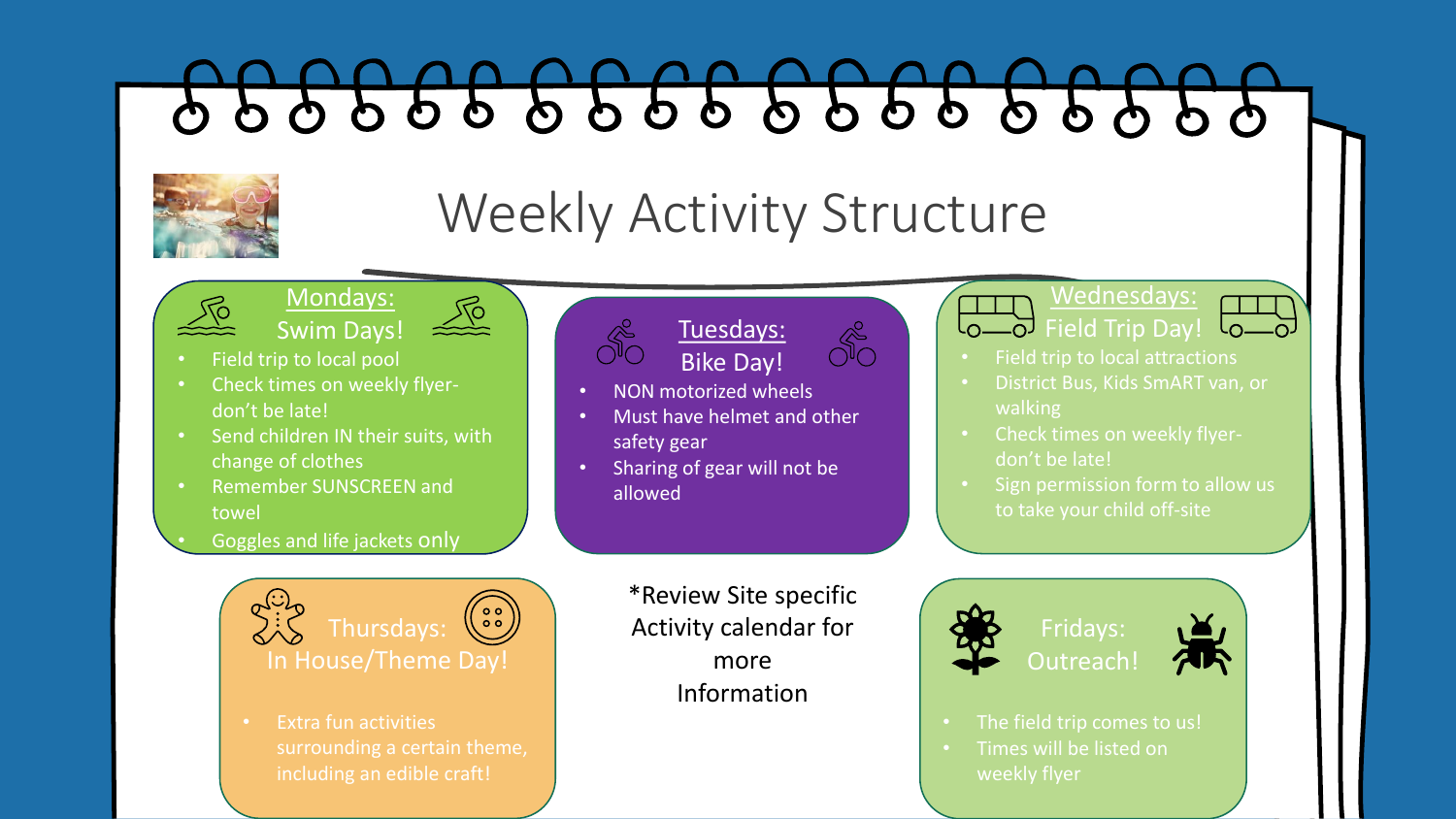## JSEL STUDENTS

- Please let us know right away if your child will be participating in the JSEL summer school program
	- $\circ$  If we are informed of your students' participation and JSEL teacher, we will get them to their class at 8:30a and make sure they are back with us at 11:30a
	- o JSEL runs June 6- July 17 from 830a-1130a
	- o Pay attention to our field trip times! You need to let us know your plan if we are scheduled to leave school prior to JSEL release
		- $\circ$  1) Bring child to meet us at field trip
		- o 2) Not attend Kids SmART that day
		- o 3) Not attend JSEL that day
	- o We must receive specific information on your child and JSEL in order to fully support the transition to/from each day

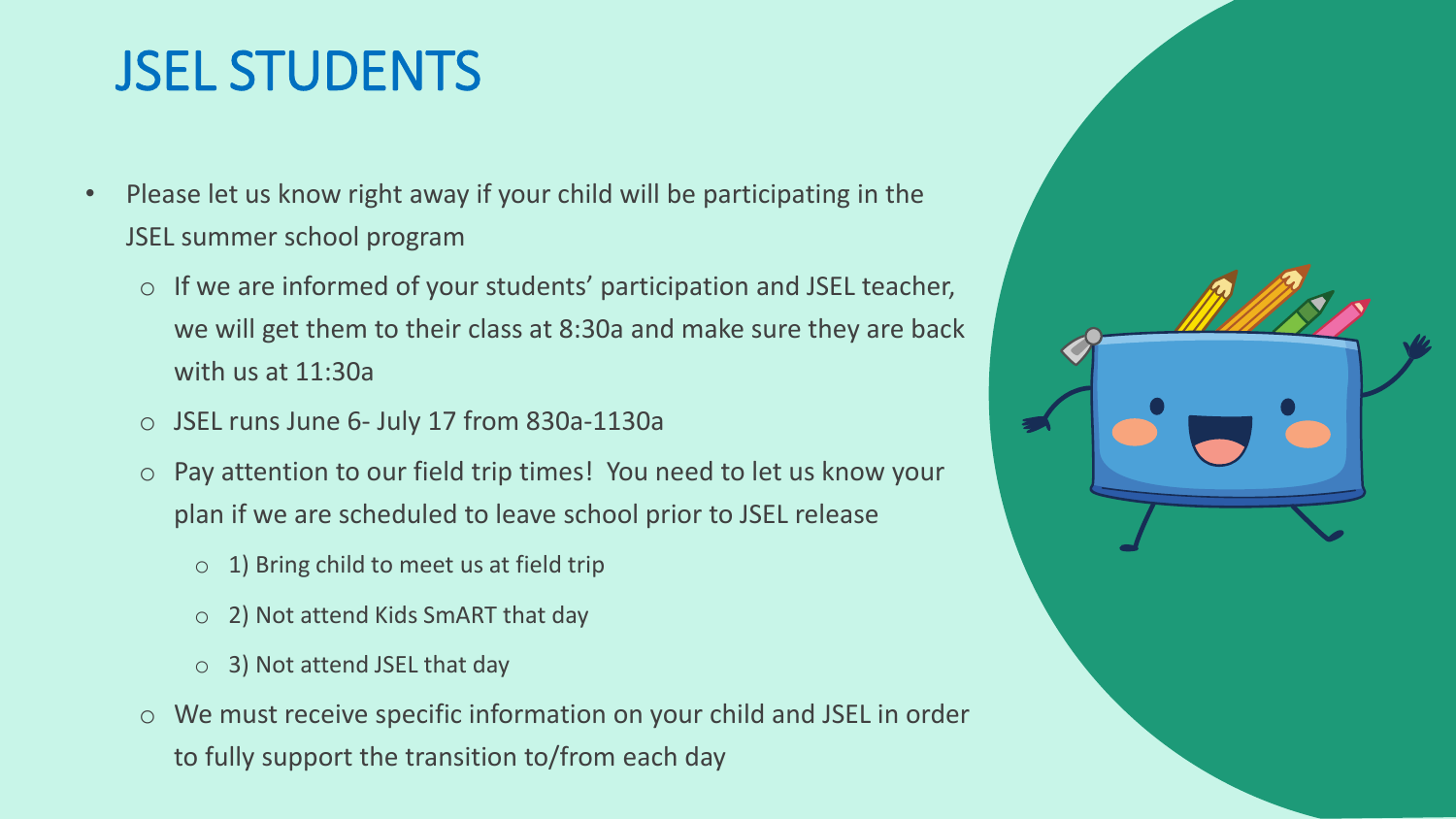### Come Prepared!

\*things to bring every day

#### • SUNSCREEN!

- Children must have a coat applied prior to drop-off each day
- All children must have sunscreen agreement signed
	- If bringing own, be prepared to replenish weekly
- Breakfast/Lunch
	- Will be served (and free!) most of the summer
	- We will let you know dates it is not provided
	- If you have a big eater, or a picky one, feel free to send your child with their own food (must be non-perishable)
- Labeled Water Bottle!
	- We can help them refill
- Morning and afternoon snack

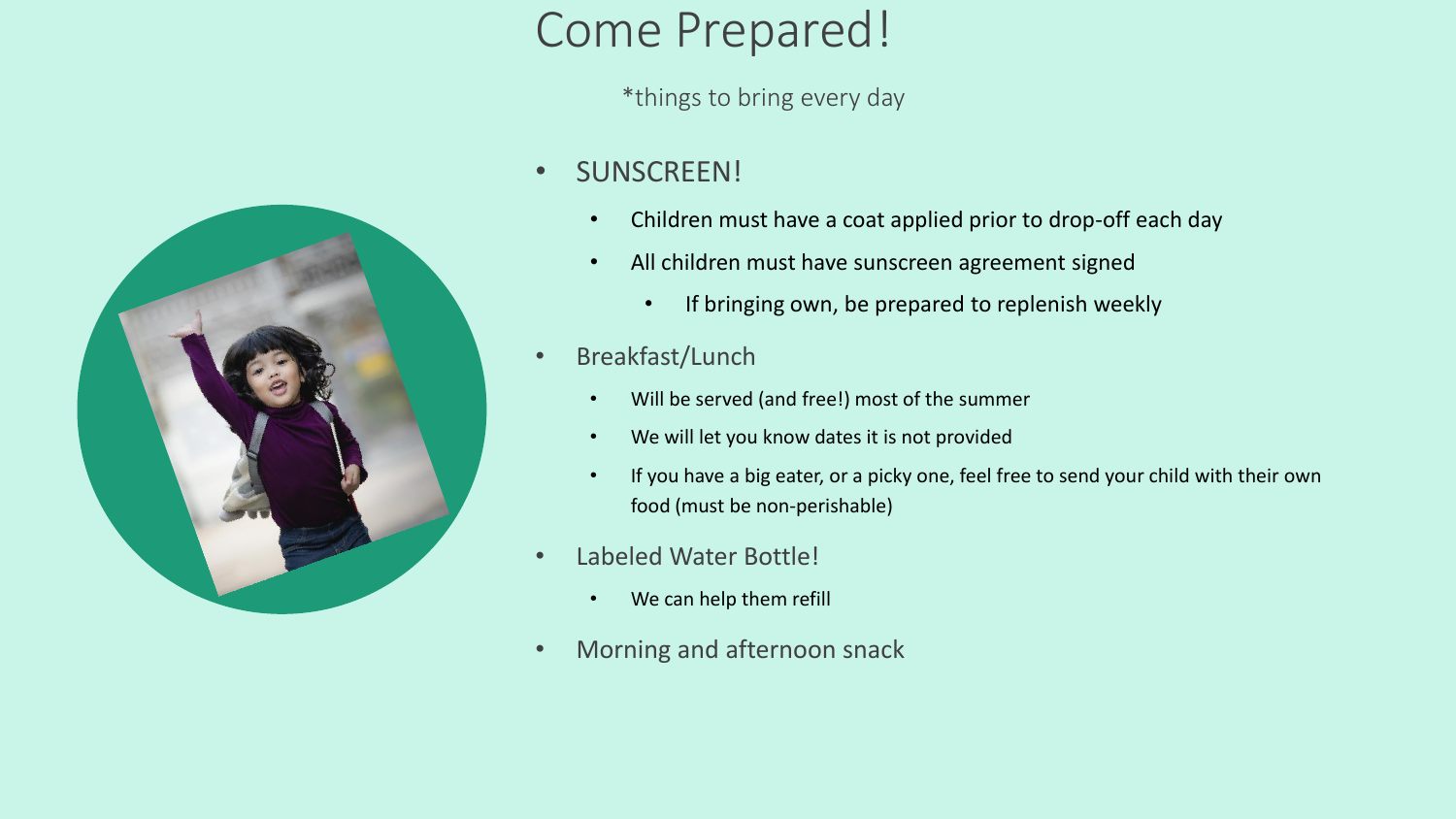|                                             |                                            |                                                                                                  | <b>JUNE 2022</b><br><b>SUMMER CAMP</b><br>(JEFFCO)                                                                                                                                                                                               |                                                                                                                            |                                   |  |
|---------------------------------------------|--------------------------------------------|--------------------------------------------------------------------------------------------------|--------------------------------------------------------------------------------------------------------------------------------------------------------------------------------------------------------------------------------------------------|----------------------------------------------------------------------------------------------------------------------------|-----------------------------------|--|
| <b>ATTENDING CAMP:</b>                      | <b>CHOOSE ONE</b><br><b>MONDAY</b>         | <b>TUESDAY</b>                                                                                   | <b>WEDNESDAY</b>                                                                                                                                                                                                                                 | <b>THURSDAY</b>                                                                                                            | <b>FRIDAY</b>                     |  |
| <b>WEEK OF: 5/30</b><br><b>CARE NEEDED:</b> | <b>MEMORIAL DAY</b><br><b>ALL PROGRAMS</b> | May 31<br>FULL: 0 -                                                                              | <b>JUNE 1</b><br>FULL: 0.4                                                                                                                                                                                                                       | <b>JUNE 2</b><br>$FULL: 0 -$                                                                                               | <b>JUNE 3</b><br>FULL: $0$ .      |  |
| WEEK OF: 6/6<br><b>CARE NEEDED:</b>         | <b>JUNE 6</b><br>FULL: $0 -$               | <b>JUNE7</b><br>FULL: $0 -$                                                                      | JUNE 8<br>FULL: $0$ $\cdot$                                                                                                                                                                                                                      | JUNE 9<br>FULL: $0.4$                                                                                                      | <b>JUNE 10</b><br>FULL: $0 \cdot$ |  |
| <b>WEEK OF: 6/13</b><br><b>CARE NEEDED:</b> | <b>JUNE 13</b><br>FULL: $0 -$              | <b>JUNE 14</b><br>FULL: 0                                                                        | <b>JUNE 15</b><br>FULL: 0.                                                                                                                                                                                                                       | <b>JUNE 16</b><br>FULL: $0 -$                                                                                              | <b>JUNE 17</b><br>FULL: 0.4       |  |
| <b>WEEK OF: 6/20</b>                        | <b>JUNE 20</b><br>$FULL: 0$ -              | <b>JUNE 21</b><br>$FULL: 0$ $\cdot$                                                              | JUNE 22<br>FULL: $0 - 1$                                                                                                                                                                                                                         | <b>JUNE 23</b><br>FULL: 0                                                                                                  | <b>June 24</b><br>$FULL: 0$ -     |  |
| <b>CARE NEEDED</b><br>WEEK OF: 6/27         | <b>JUNE 27</b>                             | <b>JUNE 28</b>                                                                                   | <b>JUNE 29</b>                                                                                                                                                                                                                                   | <b>JUNE 30</b>                                                                                                             | <b>JULY 1</b>                     |  |
| <b>CARE NEEDED:</b>                         | FULL: $0 -$                                | $FULL: 0$ $\cdot$                                                                                | FULL: 0                                                                                                                                                                                                                                          | FULL: 0.7                                                                                                                  | $0 -$<br><b>FULL:</b>             |  |
|                                             |                                            |                                                                                                  | 3. Limited space available. Payment is due AT LEAST by the Wednesday prior to the upcoming week, but it is encouraged earlier in<br>order to increase possibility of spot. Calendars are also required for CCAP families to reserve their space. | 2. Total the Number of Days signing up for, MINIMUM OF 2 days/Wk REQUIRED Payment must accompany calendar to reserve spot. |                                   |  |
| <b>DUES CALCULATION:</b>                    | Number of IN HOUSE days: 0                 |                                                                                                  | 4. For Safety and tracking purposes, please let Director know if care needs change after calendar submittal.<br>x \$42.00 / day=                                                                                                                 | \$0.00                                                                                                                     | SUBTOTAL: \$0.00                  |  |
|                                             | Number of FT days: 0                       |                                                                                                  | \$52.00                                                                                                                                                                                                                                          | \$0.00                                                                                                                     | X Number of Children=             |  |
|                                             |                                            |                                                                                                  |                                                                                                                                                                                                                                                  |                                                                                                                            | TOTAL DUE: \$ 0.00                |  |
|                                             |                                            | "Spots reserved on first paid/scheduled basis.<br>"" No spot is guaranteed until paid/confirmed. | "\$10/day/child DROP-IN fee charged if not scheduled/paid in advance"                                                                                                                                                                            |                                                                                                                            |                                   |  |
|                                             |                                            |                                                                                                  | See tuition calendars on your camps                                                                                                                                                                                                              |                                                                                                                            |                                   |  |
| webpage:                                    |                                            |                                                                                                  |                                                                                                                                                                                                                                                  |                                                                                                                            |                                   |  |

www.kids-smart.com/ste

www.kids-smart.com/lu

[www.kids-smart.com/pattersoncamp](http://www.kids-smart.com/pattersoncamp)

### Tuition and Scheduling

- Schedules and payments MUST be turned in no later than each Wednesday for the upcoming week (earlier is better!)
- 10% tuition discount when paid/scheduled by  $25<sup>th</sup>$  for upcoming month
- No guaranteed spot until paid and scheduled!
	- 2 day/week minimum on weeks scheduled
- CCAP families must schedule as well!!
- There are no refunds/credits for unused scheduled/paid days
- If not scheduled/paid in advance, you will be charged \$10/day drop-in if your child attends (provided there is space)
	- Any account carrying a balance will be denied care until paid in full
- Tuition calendars can be submitted on-site or emailed to [admin@kids-smart.com](mailto:admin@kids-smart.com)
- Payments can be made online via tuitionexpress.com or on-site via cash, check, money order, or credit card. You

may also opt to do auto-pay- please email **admin@kids-smart.com** to get signed up for that.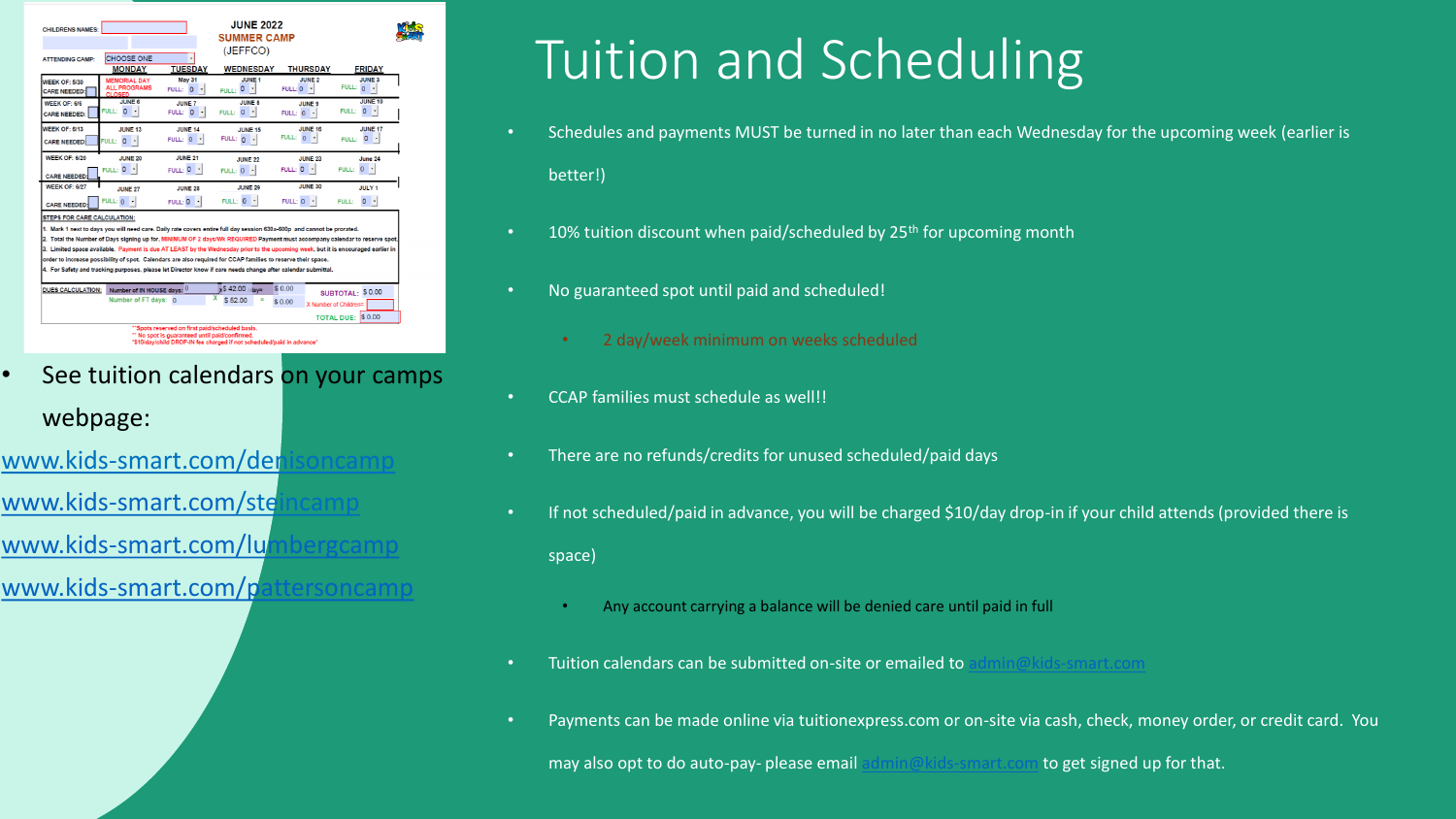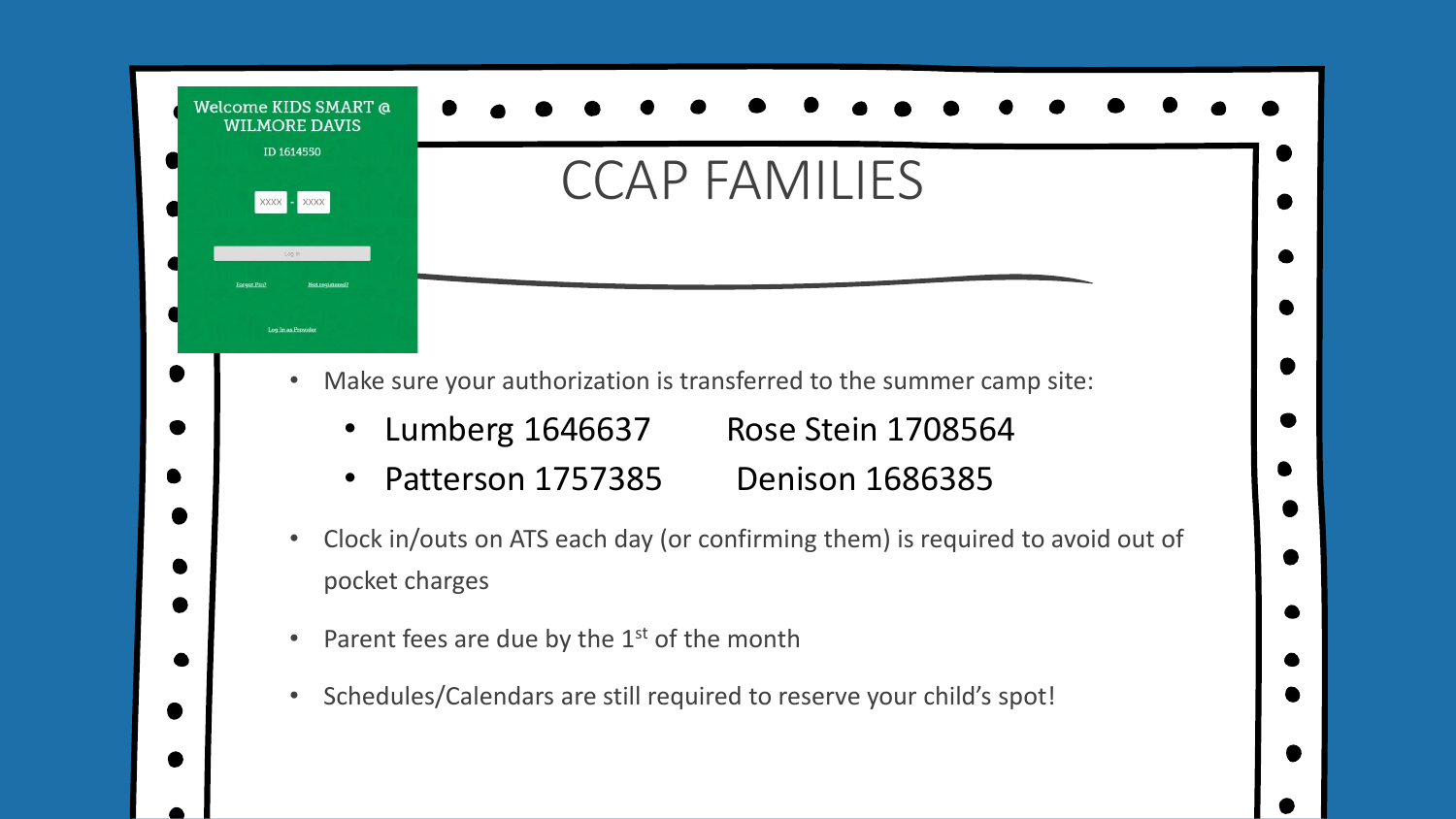### Behavior Policy

- Safety is our NUMBER ONE priority. If we can't keep ALL children safe, both physically and emotionally, then we have to take action.
- Positive Reinforcement is our main focus, but when needed we will use the 1-2-3 timeout process.
- If safety is a concern, we will document with a write-up. Parents/guardians will be notified of write-up upon pickup unless it results in suspension due to safety severity. Generally, we try to follow the policy of 3 write-ups resulting in 2 day suspension.
- If we are unable to maintain safety with our approved intervention methods we will call parents to pick up the child. Please know this is our last resort.

**PLEASE let us know if your child has any special care needs. The more you keep us informed, the better we can serve your children and ensure an enjoyable time at our camp**

\*Please review Parent Handbook for additional policies/Procedures